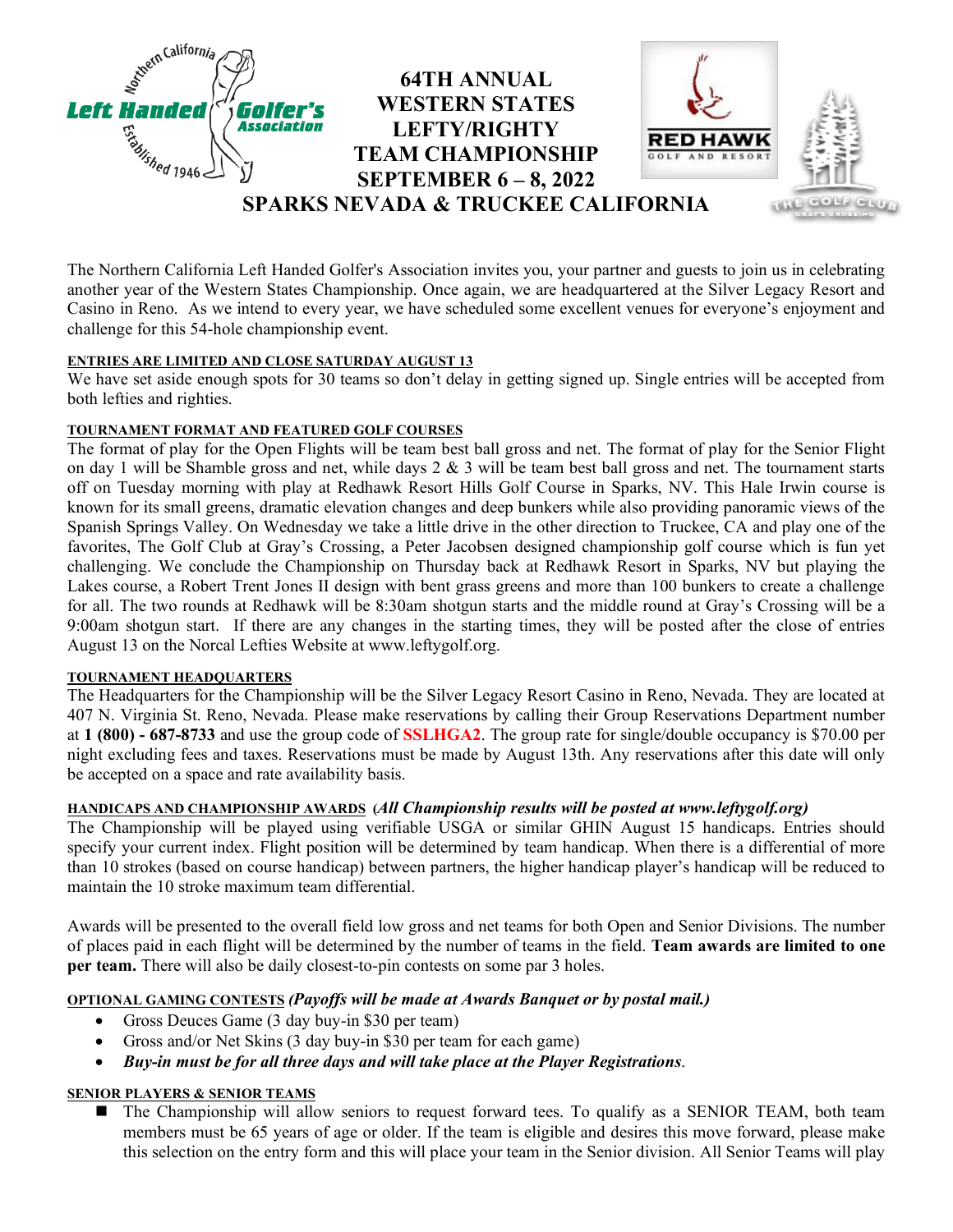a forward set of tees and will be eligible for the Senior Low Gross and Senior Low Net Team Championship Awards.

 SENIOR PLAYERS who are 65+ but have a partner that does not qualify as a senior are still able to request the forward tees. These teams will be placed in the Open division. Teams with mixed tees in the Open division are eligible for the Open Low Net Team Championship Award but **not** the Open Low Gross Team Championship Award.

## **WELCOME RECEPTION AND TOURNAMENT REGISTRATIONS**

The Welcome Reception and Registration for all tournament participants, spouses and guests will be held Monday evening September 5th at the Silver Legacy Resort Casino from 6:00 to 8:00pm. Please join us for socializing and cocktails.

## **SOCIAL HOUR AND TEAM SCORE POSTING**

Please join us on Tuesday and Wednesday evening for some further socializing and cocktails from 5pm – 7pm in one of the Silver Baron rooms that will be announced at the welcome reception. We will post up the team scores at that time so you can stop in, grab a drink, and chat up who had the best shots of the day! Thursday scores and final results will be posted at the Awards Banquet.

## **LADIES LUNCHEON**

The plan is to host a Ladies Luncheon on Wednesday, September 7th at the Silver Legacy Hotel. The exact details have not been worked out yet so let us know if you are interested on the entry and we will send out an email with details as the date gets closer.

#### **AWARDS BANQUET AND RAFFLE**

This years Banquet and Raffle will be held Thursday evening, September 8th in the Banquet Room at the Silver Legacy Resort Casino. Social hour with a hosted bar will be from 6:00-7:00pm (no host after 7:00) with dinner immediately following. The raffle and awards will follow the dinner. Again, for this year will be the \$500 cash Grand Prize. Raffle tickets for this and many other prizes will be sold during the tournament registrations and at the banquet. For all guest dinners (non-tournament players) sign up on the entry.

#### **ENTRY CLOSING DATE**

Entries will be accepted in the order they are received. **Entries will close upon receiving 30 Team Entries or Saturday, August 13th.** Late entries and entries received after the field is filled will be placed on a standby list. For additional information, please contact Ron Griffin at 530-343-0539 or rsdgriffin@sbcglobal.net

We hope you, your partner, and guests will join us for what will be another truly enjoyable and memorable experience.

Sincerely, NCLHGA, Western States Tournament Committee